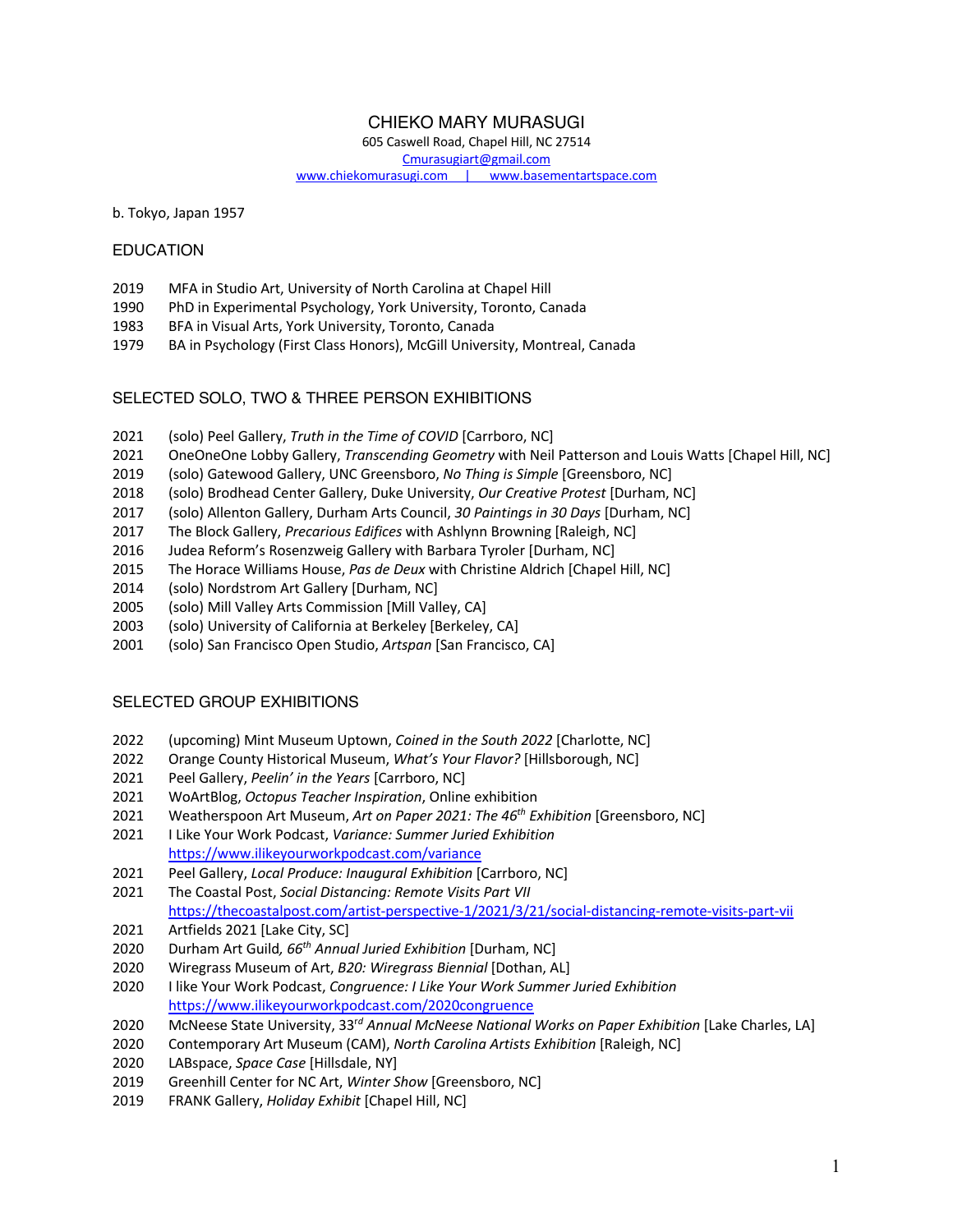- Mint Museum Uptown, *Coined in the South* [Charlotte, NC]
- Ackland Art Museum, *Sacred Wasteland*, *MFA Group Exhibition* [Chapel Hill, NC]
- Durham Fruit Company, *Under the Rug, MFA Thesis Exhibition* [Durham, NC]
- Durham Art Guild, *64th Annual Juried Exhibition* [Durham, NC]
- Durham Art Guild, *63rd Annual Juried Exhibition* [Durham, NC]
- *Artspace* 30th Anniversary Exhibition [Raleigh, NC]
- Duke Energy Center for the Performing Arts, *North Carolina Artists Exhibition* [Raleigh, NC]
- Greenhill Center for NC Art, *Winter Show* [Greensboro, NC]
- Artspace, *Corridors Artists* [Raleigh, NC]
- Jeffrey Leder Gallery, Wo*rks on Paper NYC IV* [LIC, NY]
- Visual Art Exchange, *Contemporary South* [Raleigh, NC]
- Jeffrey Leder Gallery, *Small Works 4* [LIC, NY]
- Artspace, *FRESH* [Raleigh, NC]
- Greenly Art Gallery of Bloomsburg University*, Mark on the Wall* [Bloomsburg, PA]
- 2014 The Williamsburg Art and Historical (WAH) Center, *Over the Edge: Paperworks Unbound, Parts I and II*  [Brooklyn, NY]
- Jeffrey Leder Gallery, *Small Works 3* [LIC, NY]
- Jeffrey Leder Gallery, *Works on Paper NYC III* [LIC, NY]
- Milton Rhodes Center of the Arts, *Dimensions, A 50th Anniversary* [Winston-Salem, NC]
- Visual Art Exchange, *Contemporary South*, [Raleigh, NC]
- Durham Art Guild, *59th Annual Juried Show* [Durham, NC]
- Art Museum of Los Gatos, *Open Juried Show* [Los Gatos, CA]
- SOMARTS Gallery, *Bay Area Figurative* [San Francisco, CA]

#### PROFESSIONAL EXPERIENCE

| 2019-present | Co-founder and Co-Curator, BASEMENT Art Space [Chapel Hill, NC]                                |
|--------------|------------------------------------------------------------------------------------------------|
| 1996-present | Studio Artist [CA, NC]                                                                         |
| 1992-96      | Freelance Science Illustrator [San Francisco, CA]                                              |
| 1990-92      | Postdoctoral Research Fellow, Dept. of Neurobiology, Stanford U. School of Medicine [Stanford, |
|              | CA1                                                                                            |

### PRESENTATIONS, PANELS & WORKSHOPS

- (upcoming) *Virtual Studio Demo,* North Carolina Museum of Art [Raleigh, NC]
- *Jury Panel,* Durham Art Guild artist exhibitions [Durham, NC]
- *Panelist*, We Are Proud Americans: A Virtual Celebration of AAPI Heritage, Mid-Atlantic AAPI Democratic Coalition
- Co-*Presenter*, UNC COMM special topics course: Careers in the Arts: Performance, Programming, Curation, [Chapel Hill, NC]
- *Art Workshop and Competition Juror*, National Student Speakers Association [Raleigh, NC]
- *Artist talk,* Collage class, Art Department, UNC [Chapel Hill, NC
- *Artist talk*, "No Thing is Simple," Gatewood Gallery, UNC-G [Greensboro, NC]
- *Panelist*, "Sacred Wasteland," Ackland Art Museum [Chapel Hill, NC]
- *Artist talk*, "Our Creative Protest," Brodhead Center, Duke University [Durham, NC]
- Review Committee, *Ella Fountain Emerging Artists Grant*, Durham Arts Council [Durham, NC]
- Review Committee, *Centrefest* [Durham, NC]
- *Presenter,* "Seeing Color: Art, Vision and the Brain," a symposium co-sponsored by the Duke Institute for Brain Sciences (DIBS) and Duke University's Nasher Museum of Art [Durham, NC]
- *Presenter*, North Carolina Open Art Outreach, Greenhill Center for NC Art [Greensboro, NC]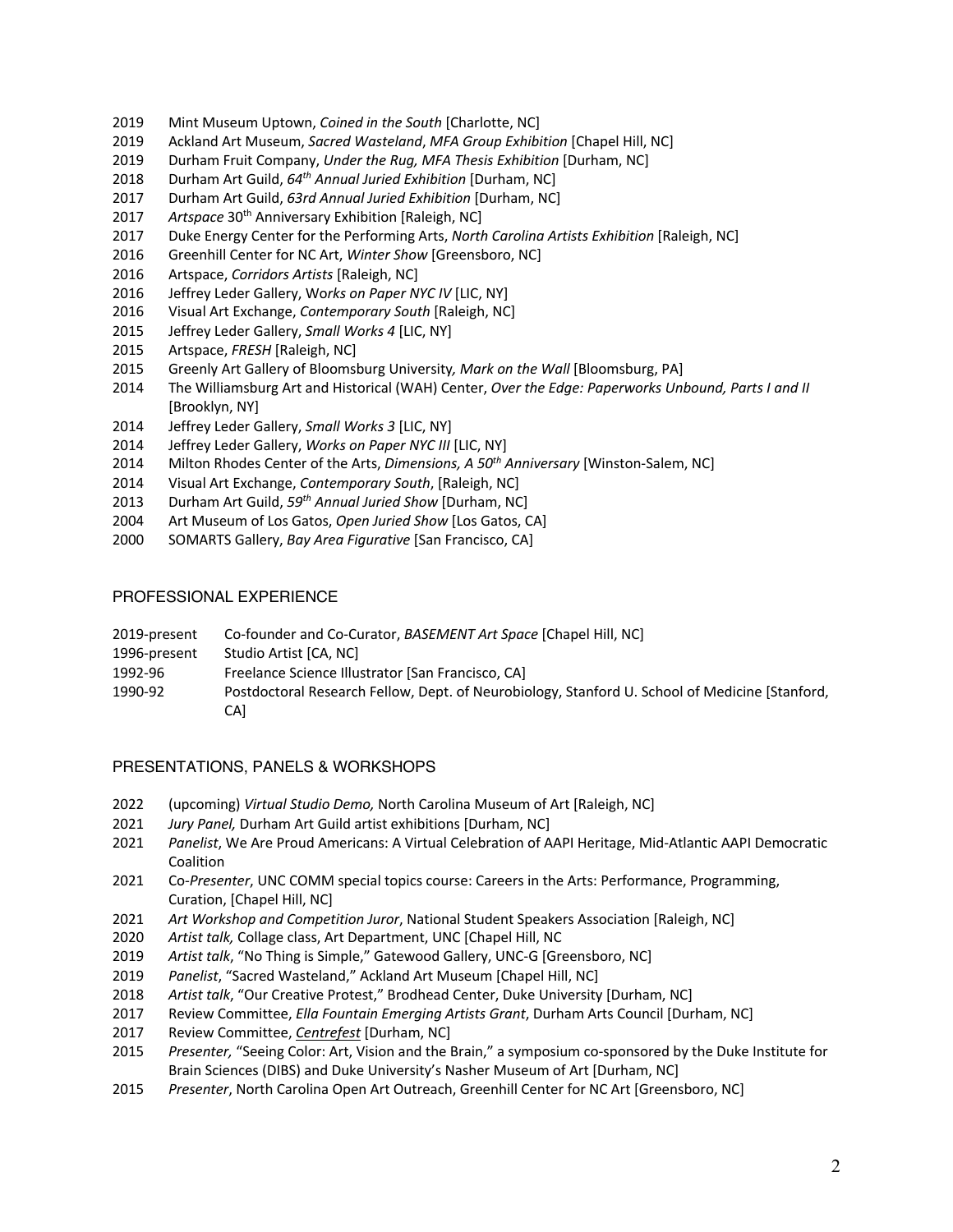# AWARDS, GRANTS AND RESIDENCIES

- 2021 Restart the Arts Grant, Orange County Arts Commission, Chapel Hill, NC
- 2021 Artist Project Grant, Orange County Arts Commission, Chapel Hill, NC
- 2021 Women of Achievement 2021, Chapel Hill Magazine, Chapel Hill, NC
- 2021 Hambidge Center Fellow, Rabun Gap, GA
- 2021 North Carolina Arts Council Artist Support Grant, Durham, NC
- 2020 Artist Project Grant, Orange County Arts Commission, Chapel Hill, NC
- 2017 Ella Fountain Pratt Emerging Artists Grant, Durham Arts Council, Durham, NC
- 2017 Honorable Mention, North Carolina Artists Exhibition, Raleigh Fine Arts Society*,* NC
- 2015 Honorable Mention, The Mark on the Wall, Greenly Art Gallery of Bloomsburg University, Bloomsburg, PA

### PUBLIC & CORPORATE COLLECTIONS

- 2022 TIAA Financial Services [Charlotte, NC]
- 2021 Honeywell Industries [Charlotte, NC]
- 2021 Ellis Apartments [Charlotte, NC]
- 2019 School of Medicine, Duke University [Durham, NC]
- 2018 Brodhead Center, Duke University [Durham, NC]
- 2017 Raleigh Municipal Art Collection [Raleigh, NC]

#### **COMMISSIONS**

- 2020 Peel Gallery, mural, Carrboro, NC
- 2019 American Art Resources, painting for School of Medicine, Duke University, Durham, NC

### **BIBLIOGRAPHY**

- 2021 "Orange County artists open their studio doors for 27th annual tour," *The Daily Tar Heel* https://www.dailytarheel.com/article/2021/11/city-orange-county-artists-guild-studio-tour
- 2021 "2021 Fall Art Preview," *Indy Week* https://issuu.com/indyweeknc/docs/9.22\_flipbook/14
- 2021 "Art on Paper: The 46<sup>th</sup> Exhibition," *Weatherspoon Art Museum*, UNC Greensboro
- 2021 *the concern. a magazine*, issue 3
- 2021 "Women of Achievement," 8th Annual Women's Issue, *Chapel Hill Magazine* https://issuu.com/shannonmedia/docs/\_\_\_chmmj21\_issuu/56
- 2021 "Artist support grant recipients use money to expand projects during pandemic," *The Daily Tar Heel* https://www.dailytarheel.com/article/2021/03/north-carolina-orange-county-artists-support-grant
- 2021 'What we see can be deceptive': Art gallery hosts 'Transcending Geometry' exhibition, *The Daily Tar Heel* https://www.dailytarheel.com/article/2021/03/arts-transcending-geometry
- 2021 "Meet Chieko Murasugi: Painter and Mixed-Media Artist, *Shoutout Colorado* https://shoutoutcolorado.com/meet-chieko-murasugi-painter-mixed-media-artist/
- 2020 "33rd NcNeese National Works on Paper Exhibition," *Shearman Fine Arts Center Grand Gallery*, McNeese State University, Lake Charles, LA
- 2020 "Art Underground: Chapel Hill Art space BASEMENT hosts digital art residency program," *The Daily Tar Heel*

https://www.dailytarheel.com/article/2020/09/arts-basement-art-space-0911

2020 "Doing it for Themselves: New Artist-Run Spaces in Chapel Hill and Carrboro," *Orange County Arts Commission*